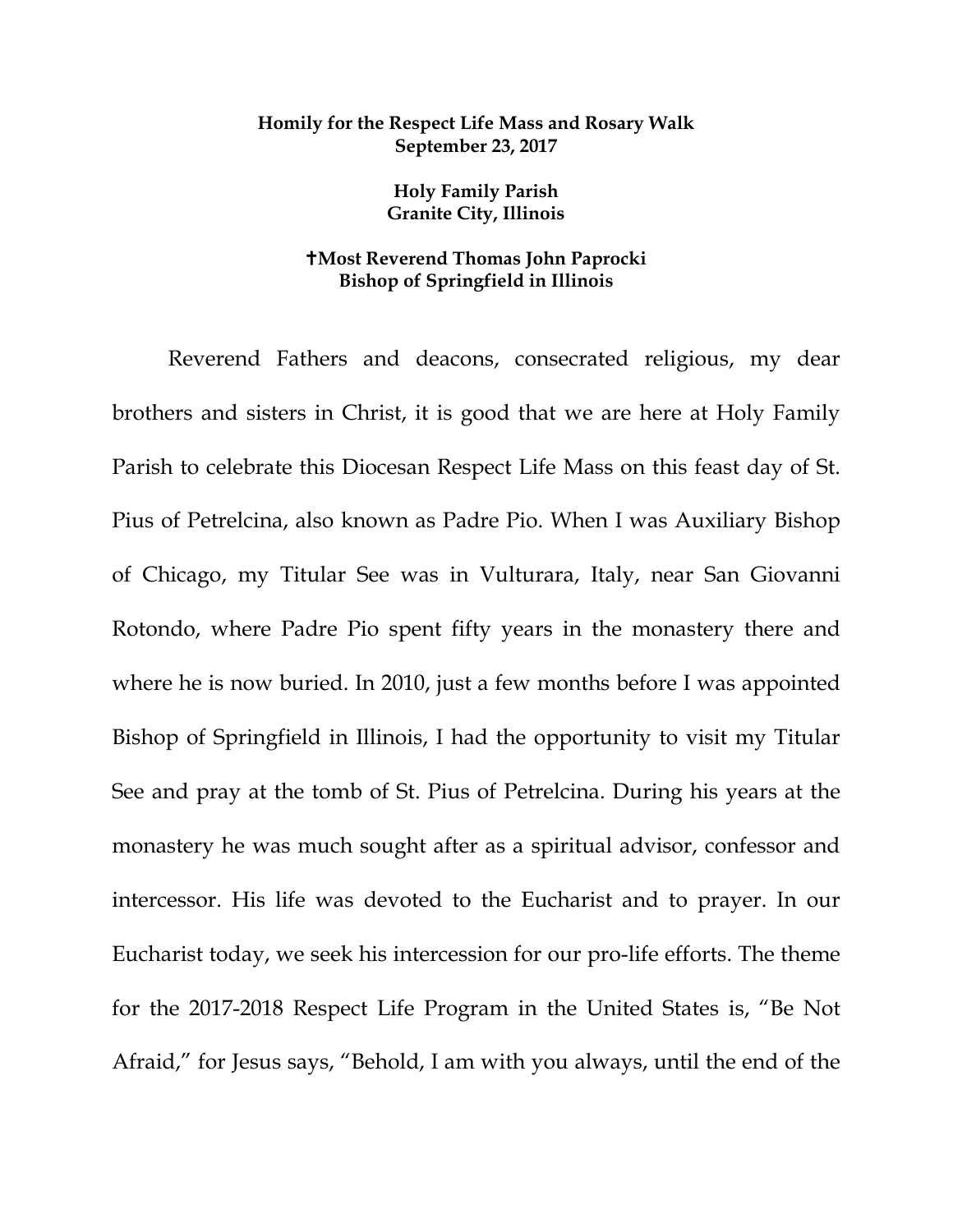age" (Matthew 28:20). May we not be afraid to speak and act boldly but confidently to protect human life from conception to natural death.

After Mass we will peacefully and prayerfully march to the Hope Clinic Abortion Facility to witness to the dignity of all human life and to implore the assistance of God in bringing about the conversion of hearts for all of those who contribute in any way to promoting a culture of death. As part of our prayer at the abortion facility, I will offer "Prayers of Supplication and Exorcism" as we seek through the power of Christ to drive away the evil influences of the devil, the prince of world of sin.

In leading these prayers, I wish to make clear that these "Prayers of Supplication and Exorcism" are not the same as a major exorcism, where the devil or demons are exorcised from a person who is possessed. I am not suggesting that anyone at the Hope Clinic abortion facility is possessed by the devil. Nevertheless, we are all objects of the devil's temptations, and a minor exorcism is simply renouncing any relationship with the Evil One, as we do whenever we renew our baptismal promises. As noted in the ritual book, *Exorcisms and Certain Supplications*, "The presence of the Devil and other demons appears and exists not only in the tempting or tormenting of persons, but also in the penetration of things and places in a certain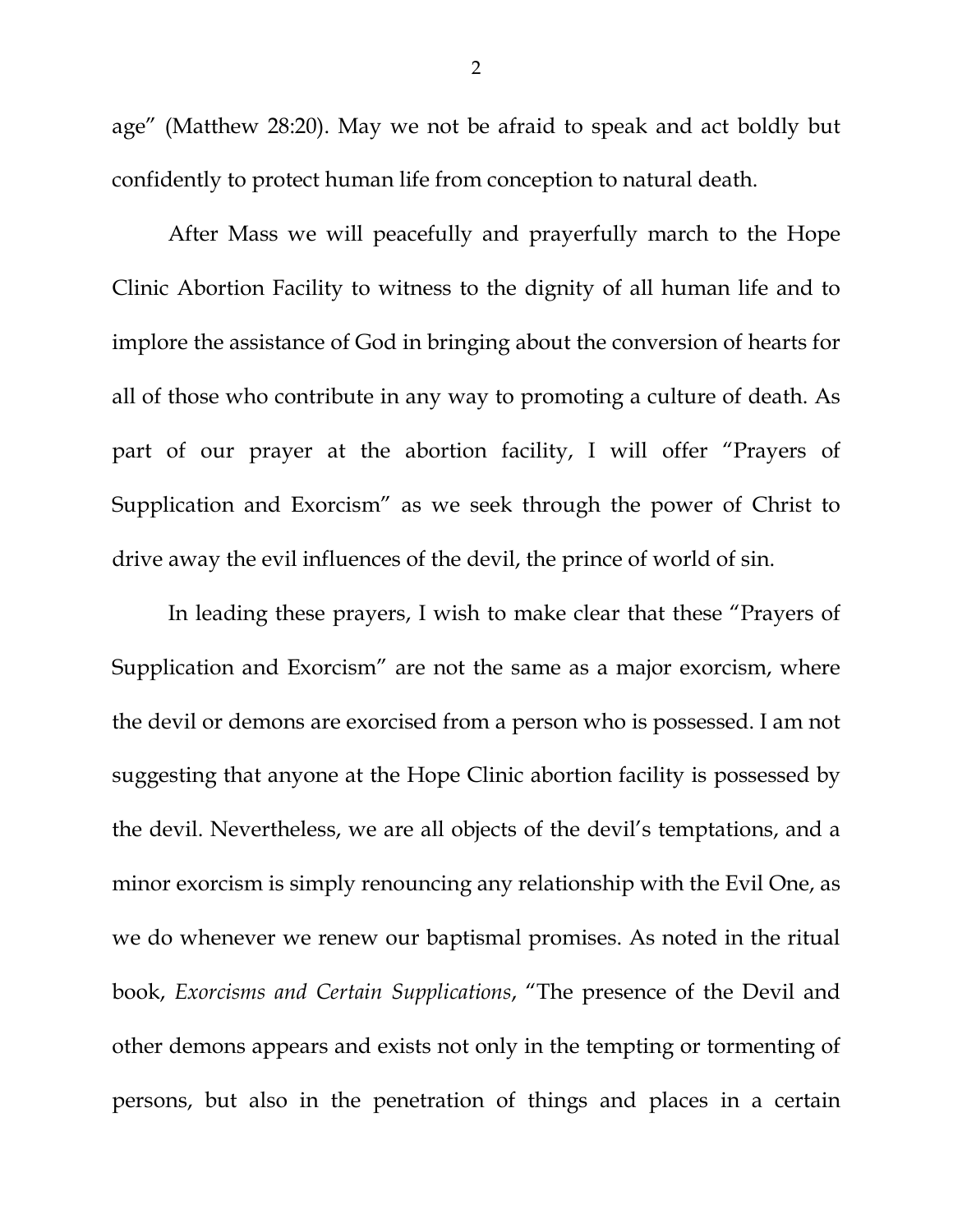<span id="page-2-0"></span>manner by their activity, and in various forms of opposition to and persecution of the Church."[1](#page-2-0) 

<span id="page-2-2"></span><span id="page-2-1"></span>As we walk towards the abortion facility, we will pray the rosary, asking our Blessed Mother for her intercession to end the scourge of abortion here in Granite City and throughout our diocese. We will ask her for the grace to turn hearts hardened by selfishness and pride to place their hope and trust in God and His gift of life.

Can you imagine how different things would be if our Blessed mother had not cooperated in God's plan of salvation? What would have happened if Mary had rejected our Lord's call for her to be the mother of Jesus? While neither of these scenarios is true, they should cause us to pause and reflect upon our Blessed Mother's acceptance of her role to be the mother of Christ. In the time in which Mary lived, it would have been almost unheard of for a young unmarried woman to be pregnant, and if such a woman would be pregnant, it would carry serious social ramifications. However, as we know, our Blessed Mother, the first and model disciple of Christ, despite what society might think, heard the call of our Lord and opened herself to the working of the Lord in her life to become the mother of His son.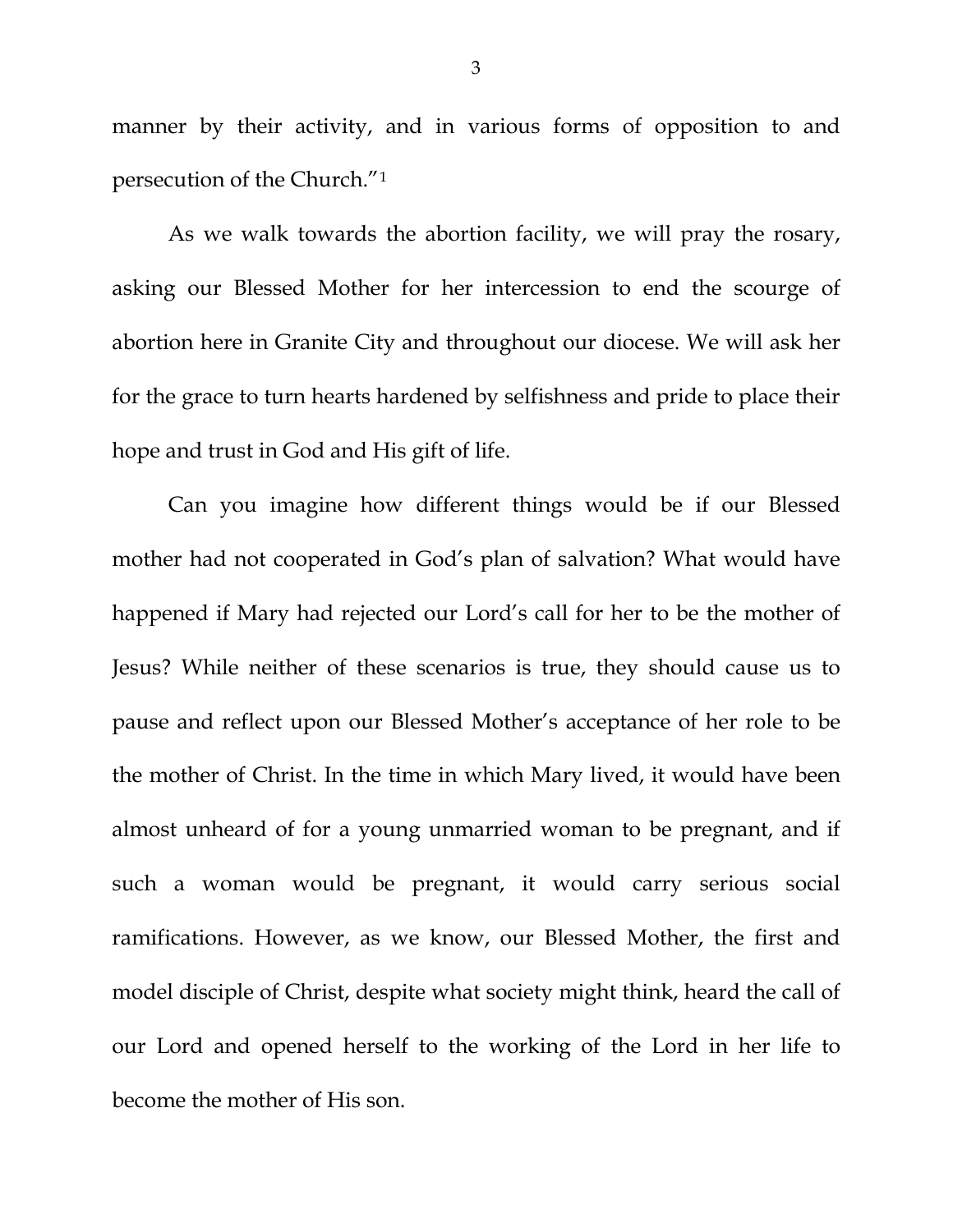In our Gospel today, we hear a well-known parable. While it is familiar to us today, it seems to have perplexed those who heard our Lord teaching. If we look at this passage from the Gospel of Saint Luke through the lens of our Lord speaking about the various groups of people whom He encountered in His ministry, then, perhaps we can more easily connect it to our lives today. In describing the various scenarios where the seed falls on different patches of ground with varying results, Jesus first describes the circumstances that will result in failure before going on to the promise of the good ground. These failures are not meant to discourage us, but to foster the hope that everyone might eventually become good ground where the Word of God will flourish.[2](#page-2-1)

When considering how this applies to our lives, the question that we must ask ourselves is: "Into which group do we fall?" Are we in the group of people who hears our Lord's call to discipleship and don't understand it, so we ignore it? Are we in the group who hears our Lord's call to discipleship and get excited at first but then as the excitement fades go back to our old ways? Are we in the group that hears our Lord's call to discipleship but chose the goods that the world has to offer us rather than the spiritual goods that come from lives of discipleship? Or are we in the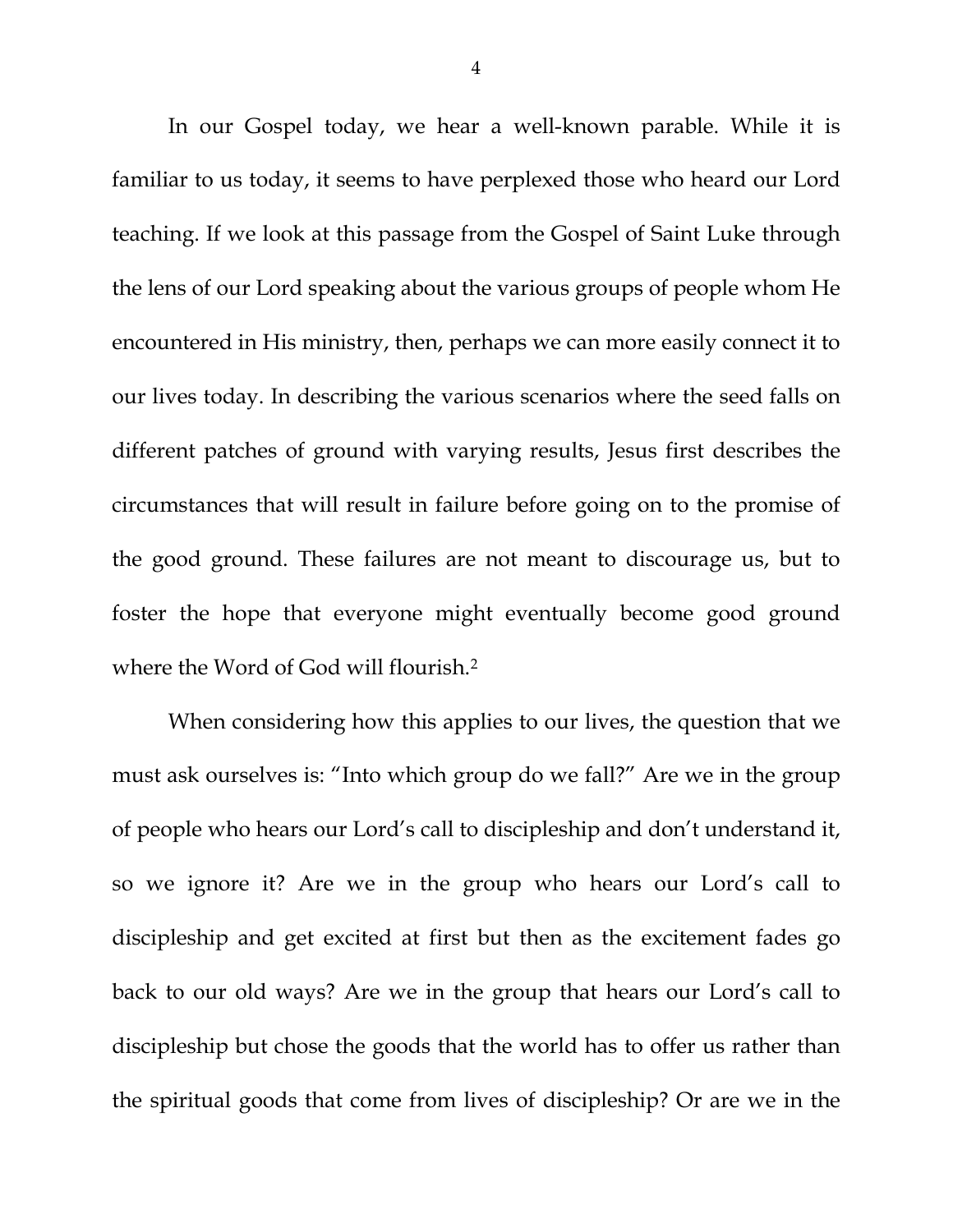group that hears our Lord's call to discipleship and responds with hearts that are open to receive the grace necessary to follow Him as true disciples?

It is my hope that like our Blessed Mother, we can all answer that we fall into the last group, those whose hearts are open to receive the grace to live authentic lives of discipleship in the midst of the world. For if we live as Christ's disciples and proclaim the Gospel of Life through our words and actions, we are certain to aid in the building up of a culture of life, one that respects life from conception to natural death in the midst of a world that rejects this respect for life.

In one of his most well-known encyclicals, *Evangelium Vitae*, our late Holy Father, Pope Saint John Paul the Great, looked at length at the sacredness of human life from conception to natural death. At the conclusion of this great work, our late Holy Father directed our attention in our fighting for life to our Blessed Mother, for she is the true model disciple to whom we can look for direction on how we might live as Christ's disciples in our daily lives and how we should go about building up a culture of life in the midst of the world.

So, my dear brothers and sisters in Christ, may we always strive to model our lives after our Blessed Mother. In doing so may we not only

5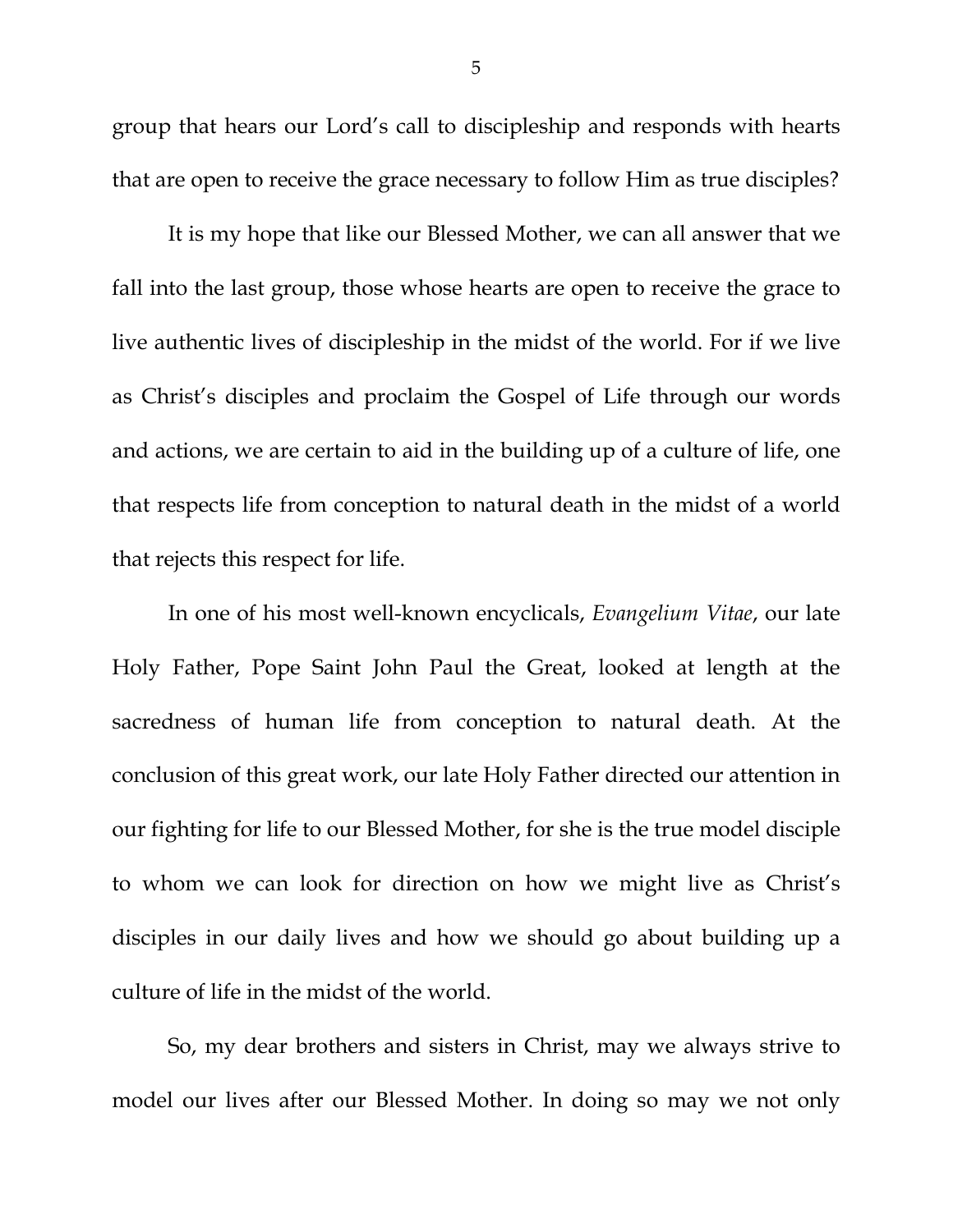receive the word of God, but nurture it by our faith so that we can proclaim

the Gospel through living as Christ's disciples. So we pray:

O Mary, bright dawn of the new world, Mother of the living, to you do we entrust the cause of life Look down, O Mother, upon the vast numbers of babies not allowed to be born, of the poor whose lives are made difficult, of men and women who are victims of brutal violence, of the elderly and the sick killed by indifference or out of misguided mercy. Grant that all who believe in your Son may proclaim the Gospel of life with honesty and love to the people of our time. Obtain for them the grace to accept that Gospel as a gift ever new, the joy of celebrating it with gratitude throughout their lives and the courage to bear witness to it resolutely, in order to build, together with all people of good will, the civilization of truth and love, to the praise and glory of God, the Creator and lover of life.[3](#page-2-2)

May God give us this grace. Amen.